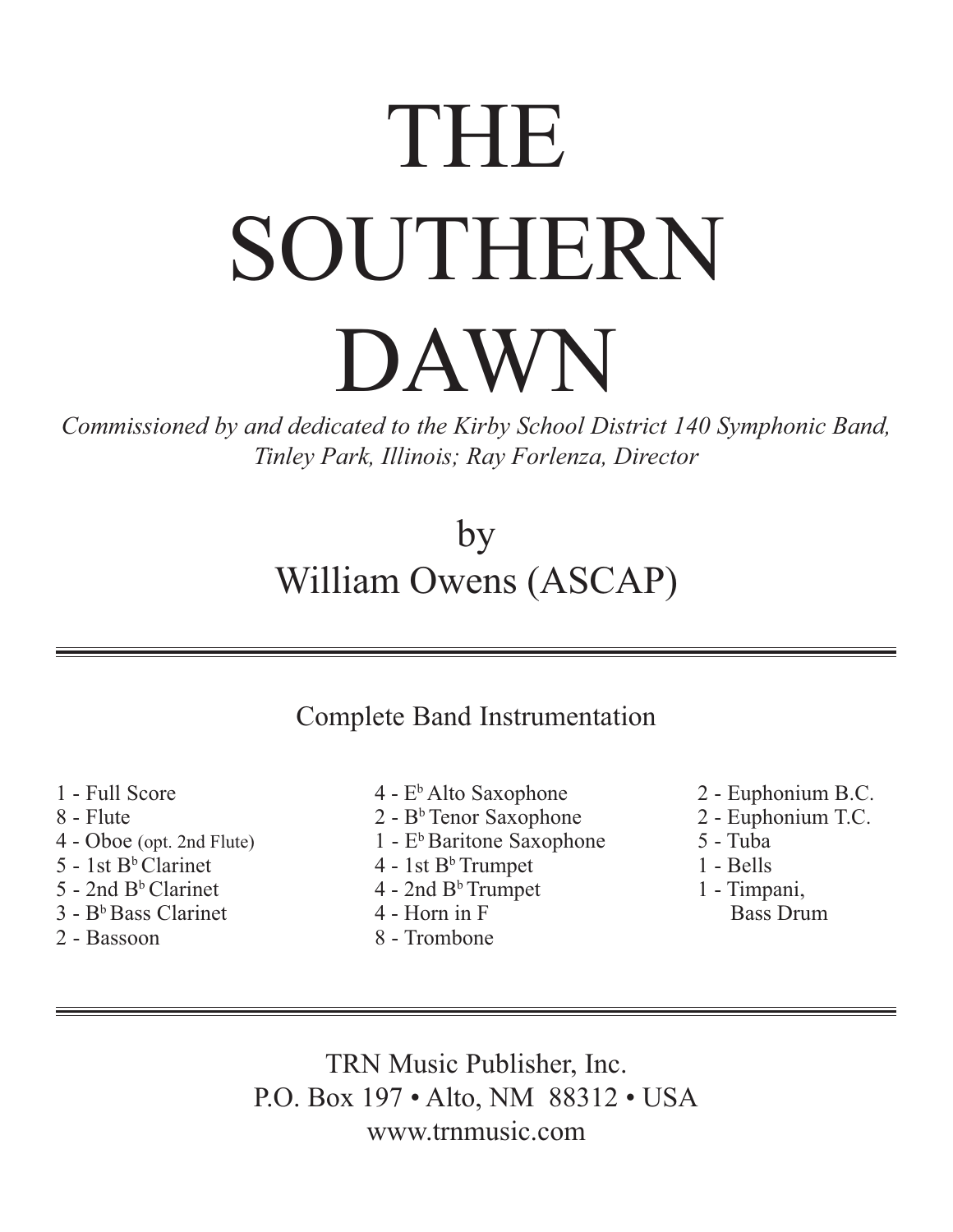#### **About the Music - - -**

 **A Southern Dawn** is fashioned in the style of the old Negro spiritual. It is a lovely, haunting tone poem with Trumpet and F Horn (Alto Saxophone) solo. While conservative in technique and range, it's flowing melodies and rich harmonies will charm performers and audiences alike. An ideal selection for concert or contest.

 THE SOUTHERN DAWN was commissioned by Mr. Ray Forlenza and The Kirby School District 140 Symphonic Band of Tinley Park, Illinois. It was premiered by the District 140 Band in May of 1998.

#### **About the Composer - - -**



 **William Owens** was born in Gary, Indiana on January 22, 1963. He received his BME degree in 1985 from Vandercook College of Music in Chicago. A seasoned music educator, **Mr. Owens** is very active as a composer, clinician and conductor.

 Since 1993, **Owens** has written numerous commissioned and published works for middle school and high school concert bands. In 1995, he was presented with the *Forrest L. Buchtel Citation for Excellence in Band Composition*. He is a member of ASCAP, the

Texas Music Educators Association, and the Association of Texas Small School Bands. **William** teaches and resides in Fort Worth, Texas with his wife Georgia.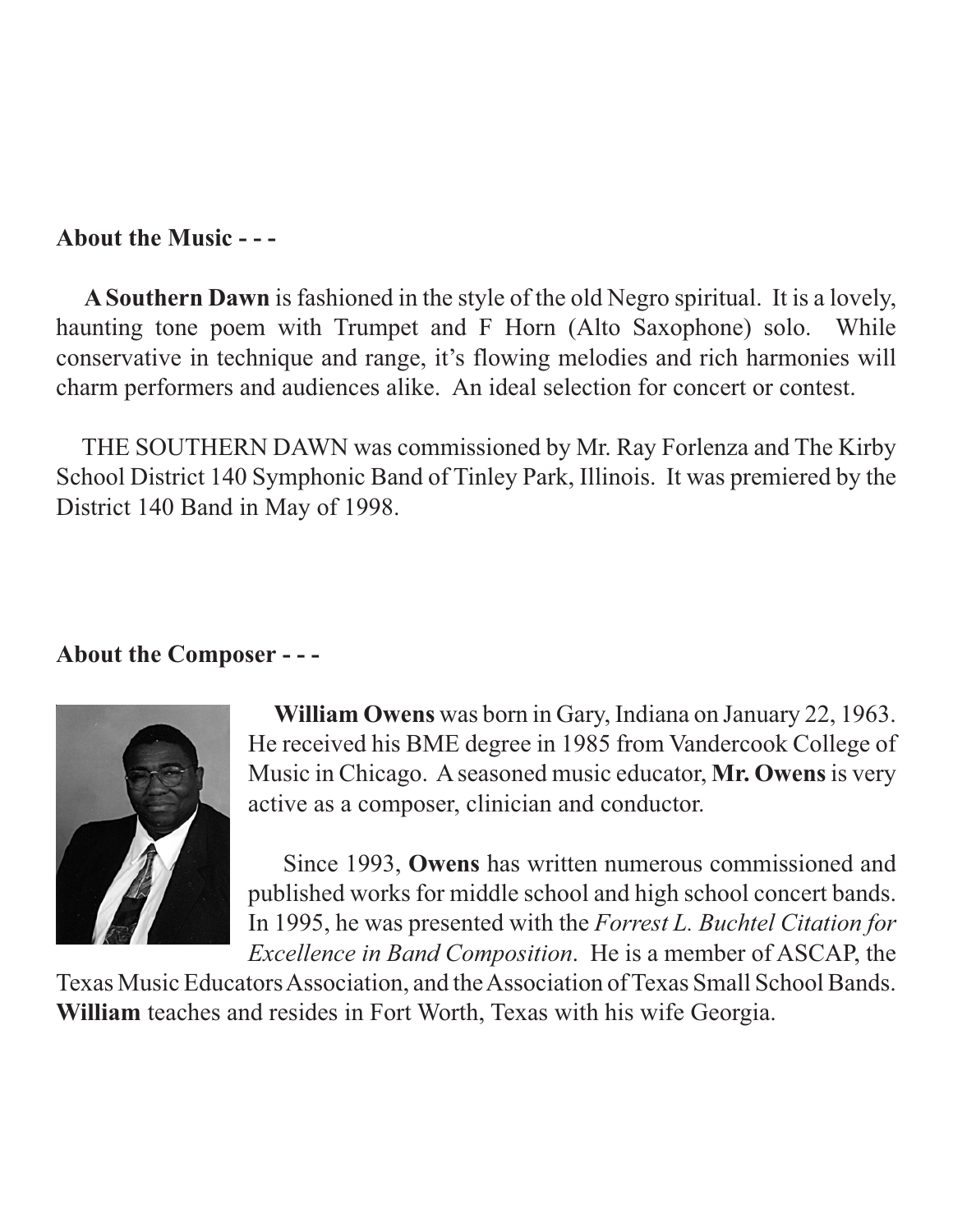|  | Copyright © MMII by TRN MUSIC PUBLISHER, INC.                            |
|--|--------------------------------------------------------------------------|
|  | All Rights Reserved. Printed in U.S. A. International Copyright Secured. |

3

**William Owens ASCAP**

### **THE SOUTHERN DAWN**

*Commissioned by and dedicated to the Kirby School District 140 Symphonic Band, Tinley Park, Illinois; Ray Forlenza, Director*

Peacefully  $J = 80-96$  $\overrightarrow{3}$  *solo* or *soli* ,  $\overline{\mathbf{e} \cdot \mathbf{e} \cdot \mathbf{e}}$  $\bigodot$  $\widehat{\mathbf{e}}$  $\begin{array}{c} \begin{array}{c} \begin{array}{c} \end{array} \end{array}$  $\epsilon$  $\overline{\cdot}$ b w **Flute** è b  $\overline{e}$ b & J mf mf , <sup>œ</sup> <sup>œ</sup> <sup>œ</sup> <sup>œ</sup> <sup>œ</sup> , b  $\overline{\mathbf{o}}$ **Oboe** b c ∑ ∑ ∑ ∑ b & (opt. 2nd Flute) mf ,  $\overline{\phantom{a}}$  $\overline{\qquad \qquad }$ b  $\overline{\mathbf{e}}$ **1** & 。<br>。 *。*  $\overline{\phantom{a}}$ w w  $\overline{\bullet}$ **B**<sup>b</sup> Clarinets mf ,  $_{\mathit{mp}}$ , b  $\overline{e}$ **2**  $\overline{a}$ &  $\overline{\mathbf{o}}$ ˙ ˙  $\overrightarrow{c}$  $\overline{\bullet}$  $\overline{\bullet}$  $m<sub>i</sub>$  $_{mp}$ , **B**<sup>b</sup> Bass Clarinet b  $\overline{e}$ &  $\overline{a}$ w w  $\overline{\phantom{a}}$   $\overline{\phantom{a}}$  $\overline{\mathbf{o}}$  $\frac{1}{e}$ mf  $mp$ ,  $\rho$   $\rho$  $\overline{\mathbf{o}}$ 9: **Bassoon** b c ∑ ∑ ∑ ∑ b b mf , ,  $\mathbf{E}^\flat$ Alto  $^{\circ}$   $^{\circ}$  $\overline{e}$ ∑ ∑ ∑ ∑  $\overline{\mathbf{o}}$ & **Saxophone** mf , ,  $^{\circ}$   $^{\circ}$ **BÓ Tenor** b  $\overline{\mathbf{e}}$  $\overline{\mathbf{o}}$ ∑ ∑ ∑ ∑ & **Saxophone** mf , cue B<sup>b</sup> Bass Cl. ,  $\frac{1}{\sigma}$ **EÓ Baritone**  $\overline{\mathbf{e}}$  $\overline{e}$  $\frac{1}{2}$   $\frac{1}{2}$ w  $\overline{\mathbf{o}}$ & 。<br>。 <u>。</u> **Saxophone**  $m f$  $mp$ 3 Peacefully  $J = 80-96$ , **1** b c ∑ ∑ ∑ ∑ <sup>œ</sup> <sup>œ</sup> <sup>œ</sup> <sup>œ</sup> <sup>œ</sup> & w **BÓ Trumpets** mf , , b  $\overline{e}$ ∑ ∑ ∑ ∑ **2** <sup>œ</sup> <sup>œ</sup> <sup>œ</sup> <sup>œ</sup> <sup>œ</sup> & w mf , , b **Horn in F** b c  $^{\circ}$   $^{\circ}$  $\overline{\bullet}$ ∑ ∑ ∑ ∑ &  $\eta f$ , e<br>E ٠  $\frac{\theta}{\delta}$ 9: **Trombones 1** b  $\bf{8}$  $\overline{\mathbf{e}}$ ∑ ∑ ∑ ∑ b **\*2** b  $\overline{m}$ , ٠  $\rho$   $\rho$  $\overline{\mathbf{o}}$ 9: **Euphonium** b  $\overline{e}$ ∑ ∑ ∑ ∑ b b  $\overline{m}$ , , cue B $\flat$  Bass Cl 9: **Tuba** b b  $\overline{c}$ b 。 <u>。</u> **Ö** w w  $\frac{\Theta}{mp}$  $\frac{1}{\phi}$   $\qquad$   $\theta$  $\overline{mf}$ É **Peacefully**  $J = 80-96$ 3 b  $\left\{ \begin{array}{c} \overline{a} & \overline{b} \\ \overline{c} & \overline{c} \end{array} \right\}$ **Bells** b c ∑ ∑ ∑ ∑ ∑ b &  $_{mf}$  $(B^{\flat}, E^{\flat})$ 9: **Timpani** bw ∑ ∑ ∑ ∑ ∑ c **Bass Drum** F æ 1 2 3 4 5 6 **\* 2nd Trombone part is optional**

TRN2002-27

GRADE 1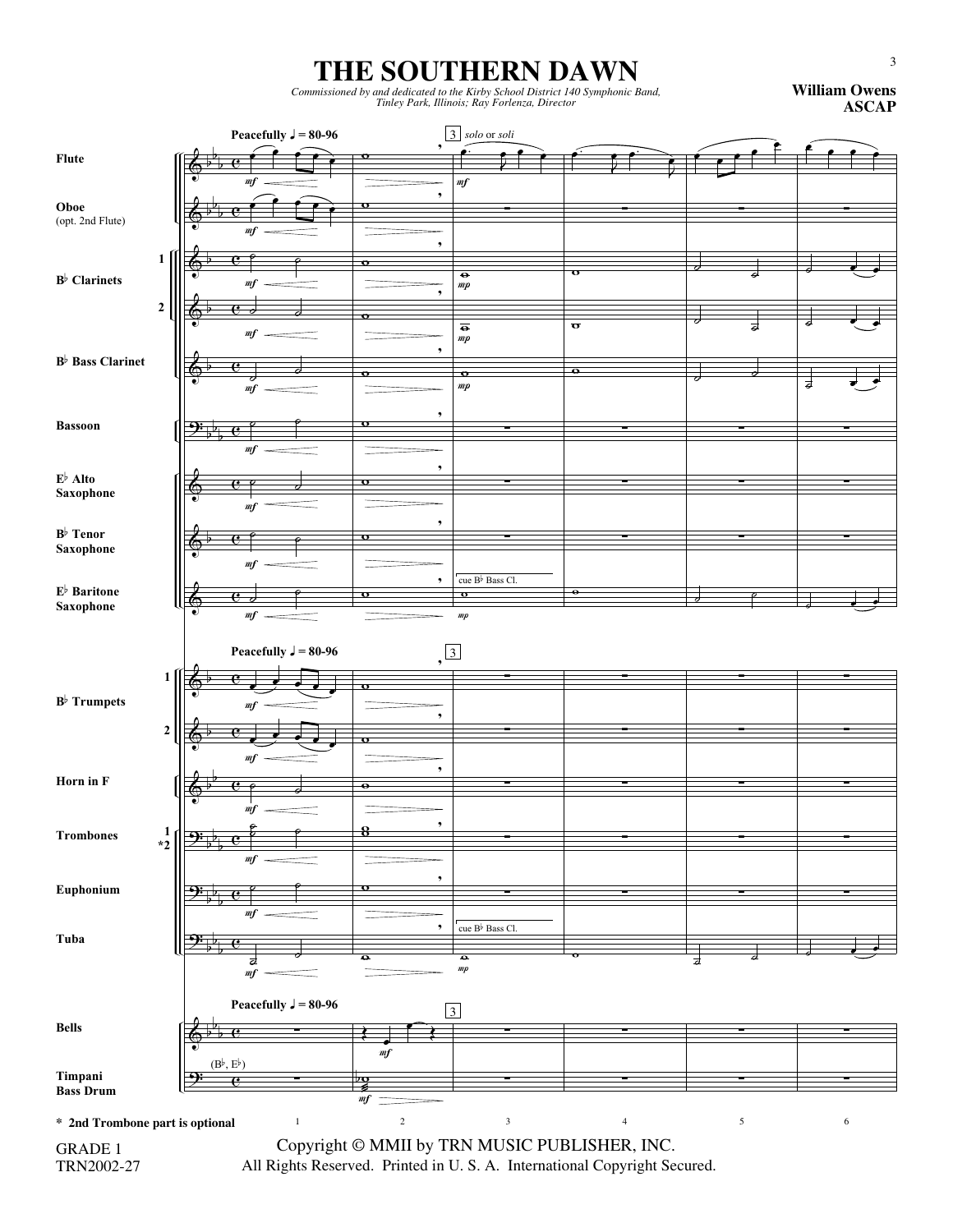

TRN2002-27